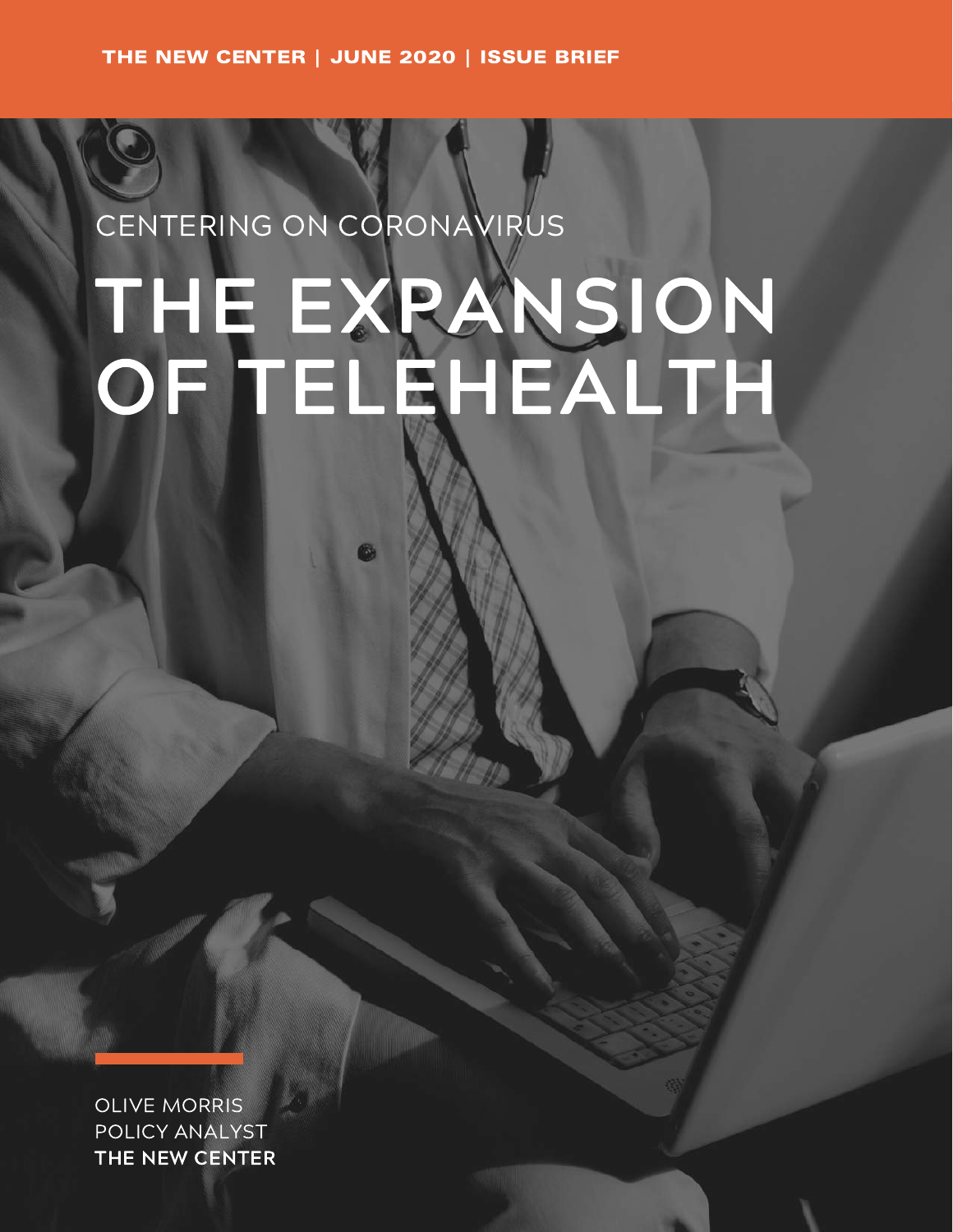- Modernizing Medicare & state Medicaids to reimburse for a more comprehensive array of telehealth services.
- Compelling states to reexamine the "private payer" laws, which mandate telehealth coverage parameters for private insurance companies.
- Promoting interstate provider licensing compacts.
- Investing in more research for under-examined aspects of telehealth delivery.

Traditionally a supplementary and underutilized form of health care delivery, telehealth is now one of the frontline pillars of defense against the COVID-19 pandemic. In April 2020, a Morning Consult poll [found](https://morningconsult.com/wp-content/uploads/2020/05/2004100_crosstabs_CONTENT_CORONAVIRUS_Adults_v2_RG.pdf) that 23% of adults have used telemedicine services since the outbreak of COVID-19, and virtual visits [surged](https://www.forbes.com/sites/mergermarket/2020/04/22/demand-for-telehealth-services-amid-pandemic-just-what-the-doctor-ordered-for-investors/#2382249c3c1c) 50% in March 2020, compared to February.

Telehealth adoption has been accelerated by recent regulatory changes to reimbursement policies, data privacy requirements, and cross-state licensing regimes. The Centers for Medicare & Medicaid Services (CMS), the Department of Health & Human Services (HHS), state Medicaid programs, and private insurance companies all made changes that had been discussed—and continually delayed—for years.

By keeping patients away from busy hospitals, telehealth is helping to reduce the burden on overwhelmed care centers and the risk of infections. However, the potential applications of telehealth extend far beyond this crisis. It could help ease longstanding problems with health care costs and accessibility, particularly in underserved communities. In this issue brief, The New Center looks deeper at the changes to telehealth policy and provides recommendations expanding this vital tool long into the future, including:

# Centering on Coronavirus: The Expansion of Telehealth

# What are Telemedicine and Telehealth?

The most widely reimbursed modality is live video—which requires the patient to have internet and audiovisual technologies such as a computer or smartphone. Store-andforward telemedicine, which is less common, is when a doctor collects patient information (e.g., lab results or imaging studies) and forwards that information to another provider. Remote patient monitoring tracks patient health information (e.g., self-reports of symptoms or vitals monitoring) and relays that information to a doctor. RPM is increasingly used in clinical trials to enhance study design, streamline the participant enrollment process, and promote patient engagement—yielding more efficient, cost-effective, and comprehensive research.



While "telehealth" and "telemedicine" are often used interchangeably, telehealth more broadly encompasses clinical and non-clinical services, while telemedicine uses specific technology to provide remote clinical services to patients. The Agency for Healthcare Research and Quality describes telehealth as "the use of telecommunications technologies to deliver health-related services and information that support patient care, administrative activities, and health education." Telehealth is traditionally broken down into three "modalities, " or technological means of gathering, saving, and sharing patient information: live video, store-and-forward, and remote patient monitoring (RPM).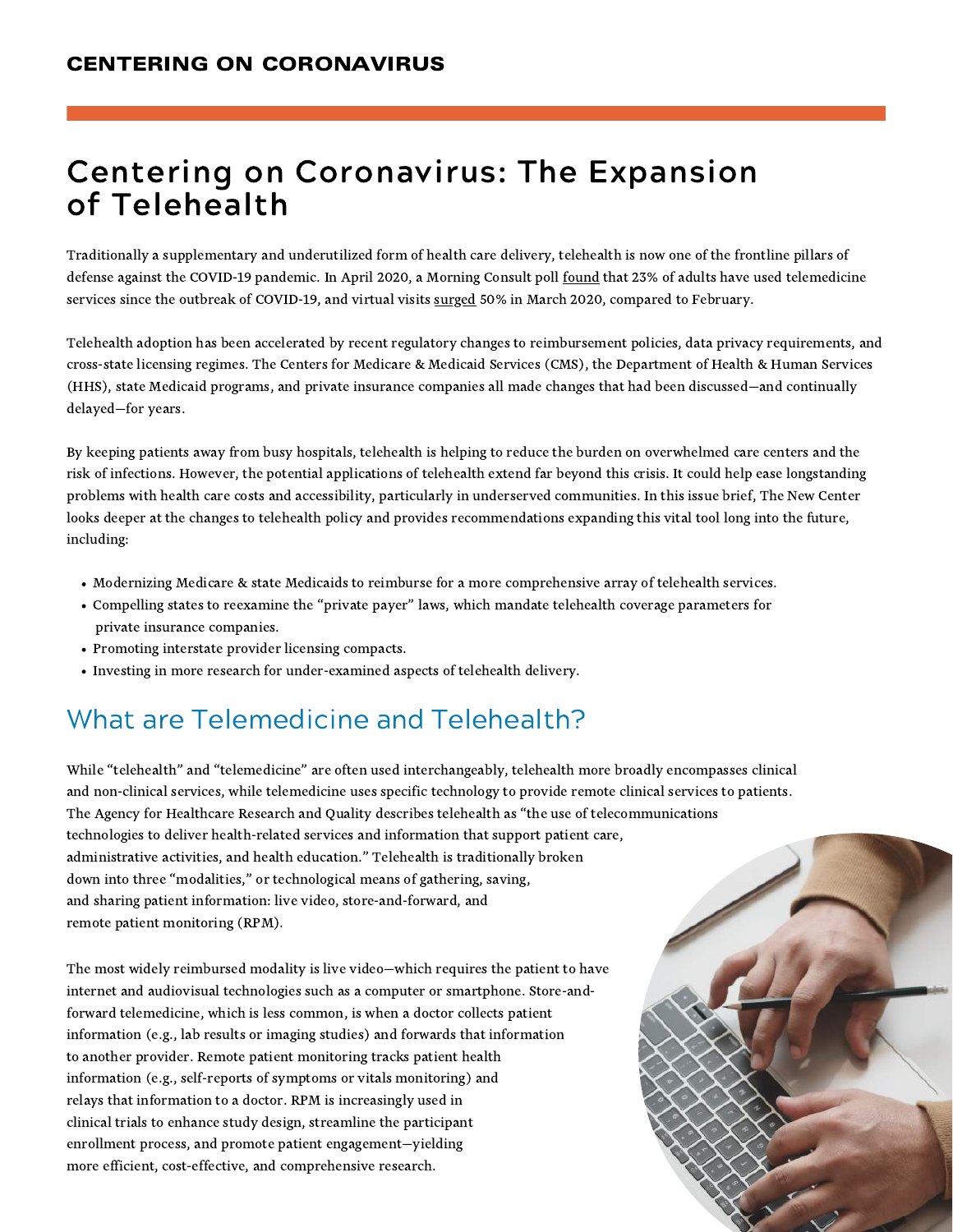# Changes in Telehealth Regulation, 2019 and 2020 in Review

- Many services were required to be delivered through live video, as opposed to audio-only or other forms of communication.
- The patient had to be located in a "rural area, " narrowly-defined as a Health Professional Shortage Area (HPSA) or outside a Metropolitan Statistical Area (MSA).
- Patients could not conduct telehealth visits from home, but instead had to travel to an "eligible facility" to receive telehealth services. Eligible facilities for telehealth are typically restricted to hospitals, provider offices, rural health clinics, and other professional health settings.

- Medicare expanded their coverage of [more](https://www.cms.gov/Medicare/Medicare-General-Information/Telehealth/Telehealth-Codes) than 80 telehealth services—such as emergency department visits, initial nursing facility and discharge visits, and home visits—and provided "payment parity " for all of them, meaning that telehealth is reimbursed at the same rate as an in-person visit.
- Patients were permitted to receive telehealth appointments no matter where they lived, whereas they previously needed to live in a rural area.
- Patients were permitted to receive telehealth appointments in areas outside eligible facilities, such as their own homes.
- Patients were permitted to use video conferencing via smartphone, along with audio-only calls for some services.
- Patients were permitted to visit any doctor, including those with whom they had no prior relationship.
- All federal qualified health centers and rural health clinics became eligible to provide telehealth.

Increasingly since 2001, Medicare has been reimbursing for a **[broader](https://www.cchpca.org/sites/default/files/2018-11/FINAL%20PFS%20CY%202019%20COMBINED_0.pdf) range** of non-face-to-face health services, such as audio-only telephone check-ins, store-and-forward, and interprofessional (i.e., doctor-to-doctor) internet consultation. Despite notable service expansions by 2019, Medicare still had several barriers that prevented patients from accessing telehealth services. To qualify for Medicare reimbursement:

CMS has traditionally labeled these waivers as illegal "kickbacks," because if a patient has no financial responsibility for health services, they are less likely to complain about incorrect charges—complaints that help CMS more easily identify billing fraud. This risk seems particularly salient now, as one of the largest scams in U.S. history was uncovered last September when a fraudulent telehealth genetic testing scheme [defrauded](https://www.justice.gov/opa/pr/federal-law-enforcement-action-involving-fraudulent-genetic-testing-results-charges-against) Medicare for more than \$2.1 billion.

### CHANGES TO MEDICARE

In 2001, Congress amended the Social Security Act to provide telehealth coverage to Medicare beneficiaries, primarily as supplemental care to rural patients. Coverage of telehealth services was limited to (a) live "two-way " video conferencing, whereby the patient and doctor communicate using real-time audiovisual technology (as opposed to a nonvisual telephone call or text messaging); and (b) specific "originating sites, " the area where patients receive telehealth services, which were required to be located in rural areas.

On March 17, 2020, the CMS [announced](https://www.cms.gov/newsroom/press-releases/president-trump-expands-telehealth-benefits-medicare-beneficiaries-during-covid-19-outbreak) extended Medicare telehealth coverage following the Trump administration's COVID-19 national emergency declaration. In an unprecedented move, Medicare expanded services to allow for widespread telehealth adoption:

With new changes to Medicare, some have raised alarms about the possibility of fraud and inconsistent billing returns from telehealth services. During the COVID-19 emergency, telemedicine providers are permitted to waive patient deductibles and copayments to encourage virtual appointments.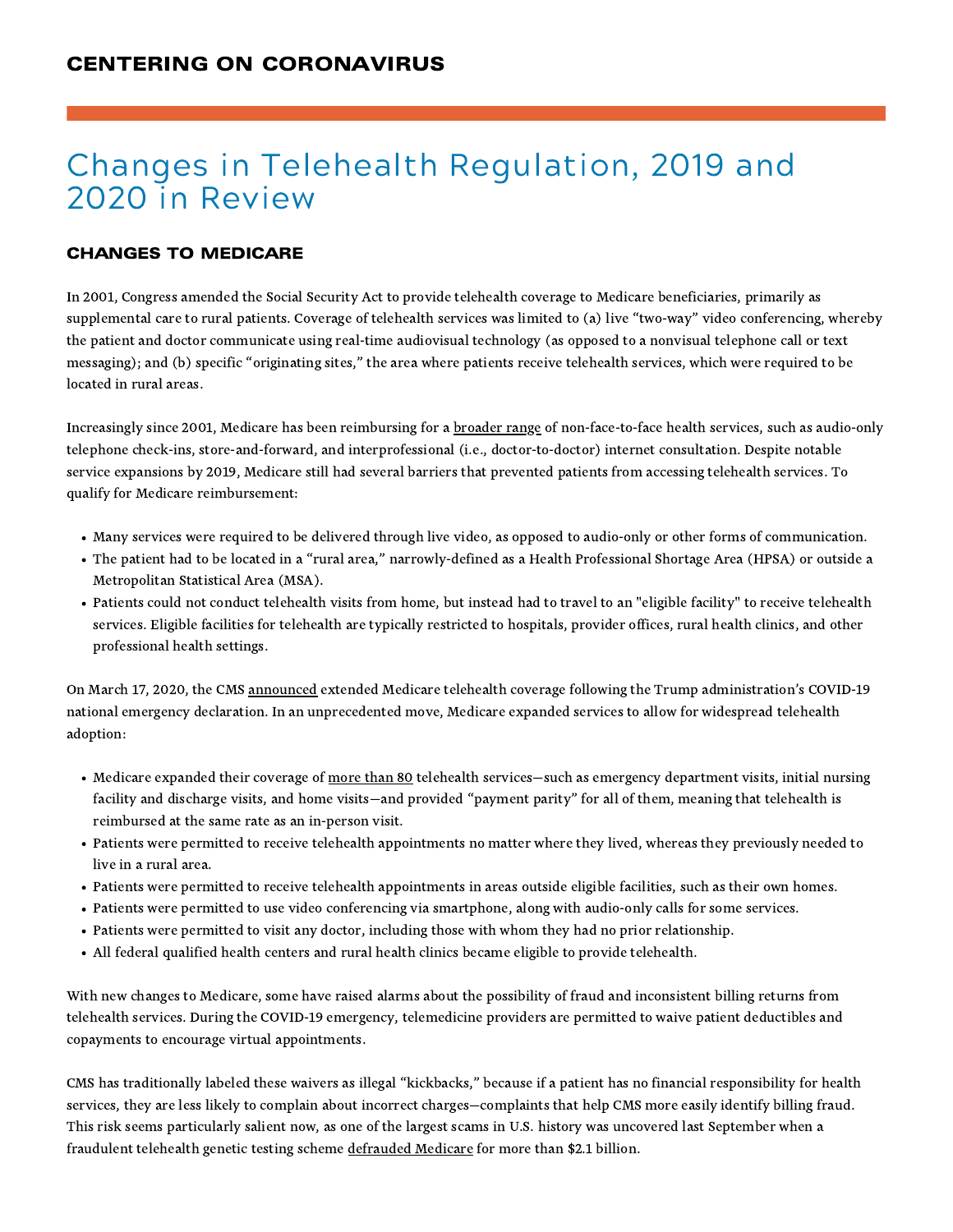### CHANGES TO MEDICAID

Medicaid is jointly administered by the federal government and individual state governments. The federal government sets a broad range of guidelines for Medicaid programs, while the states have significant flexibility in setting insurance eligibility requirements and coverage parameters.

Last year marked a growing trend of expanded telehealth coverage in Medicaid programs. In 2019, all 50 states and Washington D.C. provided [reimbursement](https://www.cchpca.org/sites/default/files/2020-05/CCHP_%2050_STATE_REPORT_SPRING_2020_FINAL.pdf) for some form of live video conferencing between patients and doctors in their Medicaid programs. However, reimbursement for other forms of telemedicine is still lacking—only 16 state Medicaid programs reimburse for storeand-forward, while 23 state Medicaid programs reimburse for remote patient monitoring.

[Forty-six](https://www.kff.org/medicaid/issue-brief/medicaid-emergency-authority-tracker-approved-state-actions-to-address-covid-19/) states and D.C. have released updated health policies in the wake of the coronavirus pandemic to promote telehealth services. Thirty-eight states and D.C. have announced "payment parity " for telehealth, meaning that Medicaid will cover telehealth services at the same rate as face-to-face visits. The [majority](https://www.cchpca.org/sites/default/files/2020-05/STATE%20TELEHEALTH%20ACTIONS%20IN%20RESPONSE%20TO%20COVID%20OVERVIEW%205.5.2020.pdf) of states began allowing Medicaid beneficiaries to access services outside of eligible facilities and through audio-only technologies.

When not mandated by the state, private insurance companies are free to decide which telehealth services their plans will cover. Therefore, changes to telehealth benefits as a result of COVID-19 vary by insurer. All of America's top ten health insurance companies have [expanded](https://www.ahip.org/health-insurance-providers-respond-to-coronavirus-covid-19/) telehealth coverage during the pandemic-first and foremost, for COVID-19 testing and screening.

This means that telephone calls from a patient's home—one of the most accessible and convenient means of communicating—will be covered. Additionally, states are expanding the types of professional providers covered to provide telehealth under Medicaid, including federal qualified health centers and rural health clinics.

### CHANGES FOR COMMERCIAL INSURERS

In 2019, several states made changes requiring private commercial insurers to expand their reimbursement of telehealth services.

Each state expanded telehealth provisions in a different way, with the most substantial changes being made to the following categories:

- Payment parity–California [\(Assembly](https://s3.amazonaws.com/fn-document-service/file-by-sha384/6ed5358b7b1cb8c82d7e3e559e820a7fb564c1dde861f6808720da2e3708efd1603d2afc5ae68da4aebc8d304608b187) Bill 744), Georgia ([Senate](https://s3.amazonaws.com/fn-document-service/file-by-sha384/5212001f3a145e678ad99ea7e9c3f1f89b8fc8fe2700b1b4ecc608778d146930654b5a2a6a7d6190a968a2c2e9bf468d) Bill 118), and New Mexico (Senate Bill 354).
- Requiring private payers to reimburse telehealth services, but not necessarily requiring payment parity—South Dakota ([Senate](http://sdlegislature.gov/Legislative_Session/Bills/Bill.aspx?File=SB137ENR.htm&Session=2019&Version=Enrolled&Bill=137) Bill 137) and Ohio [\(House](https://s3.amazonaws.com/fn-document-service/file-by-sha384/e499550a53d891d71808ab0879266c014846459f273359e88d3cd69e212400cd39369531e69e9673d14f8994d15fc420) Bill 166).
- Expanding telemedicine coverage to include store-and-forward—New Mexico [\(Senate](https://s3.amazonaws.com/fn-document-service/file-by-sha384/5212001f3a145e678ad99ea7e9c3f1f89b8fc8fe2700b1b4ecc608778d146930654b5a2a6a7d6190a968a2c2e9bf468d) Bill 354) and Arizona ([Senate](https://www.azleg.gov/legtext/54leg/1R/laws/0111.htm) Bill 1089).
- Expanding telemedicine coverage to include remote patient [monitoring—New](http://lis.virginia.gov/cgi-bin/legp604.exe?191+ful+CHAP0219) Mexico ([Senate](https://s3.amazonaws.com/fn-document-service/file-by-sha384/5212001f3a145e678ad99ea7e9c3f1f89b8fc8fe2700b1b4ecc608778d146930654b5a2a6a7d6190a968a2c2e9bf468d) Bill 354), Virginia (Senate Bill 1221), and Arizona [\(Senate](https://www.azleg.gov/legtext/54leg/1R/laws/0111.htm) Bill 1089).
- Barring insurance companies from denying coverage of telehealth services by delivery platform (e.g., video conferencing apps and telephone calls)-California [\(Assembly](https://s3.amazonaws.com/fn-document-service/file-by-sha384/6ed5358b7b1cb8c82d7e3e559e820a7fb564c1dde861f6808720da2e3708efd1603d2afc5ae68da4aebc8d304608b187) Bill 744) and Texas [\(House](https://s3.amazonaws.com/fn-document-service/file-by-sha384/684ee892a3f8ab4f4086061148299d522d72f9009a9f7f66e7ff86b06146ea7b62ccb0fd3e45c2a8f4b9bd5f7b09cb85) Bill 3345).

For example, Cigna is waiving out-of-pocket costs for testing-related telehealth visits. Some insurers, like Humana, are going even further to cover all telehealth services for members using in-network providers, even for non-COVID-19-related illnesses. Similarly, Blue Cross Blue Shield of Massachusetts lowered several long-held barriers to telehealth, such as mandates on member locations, delivery technologies, and reimbursement rates—allowing patients to be seen anywhere, by phone or video, with payment parity.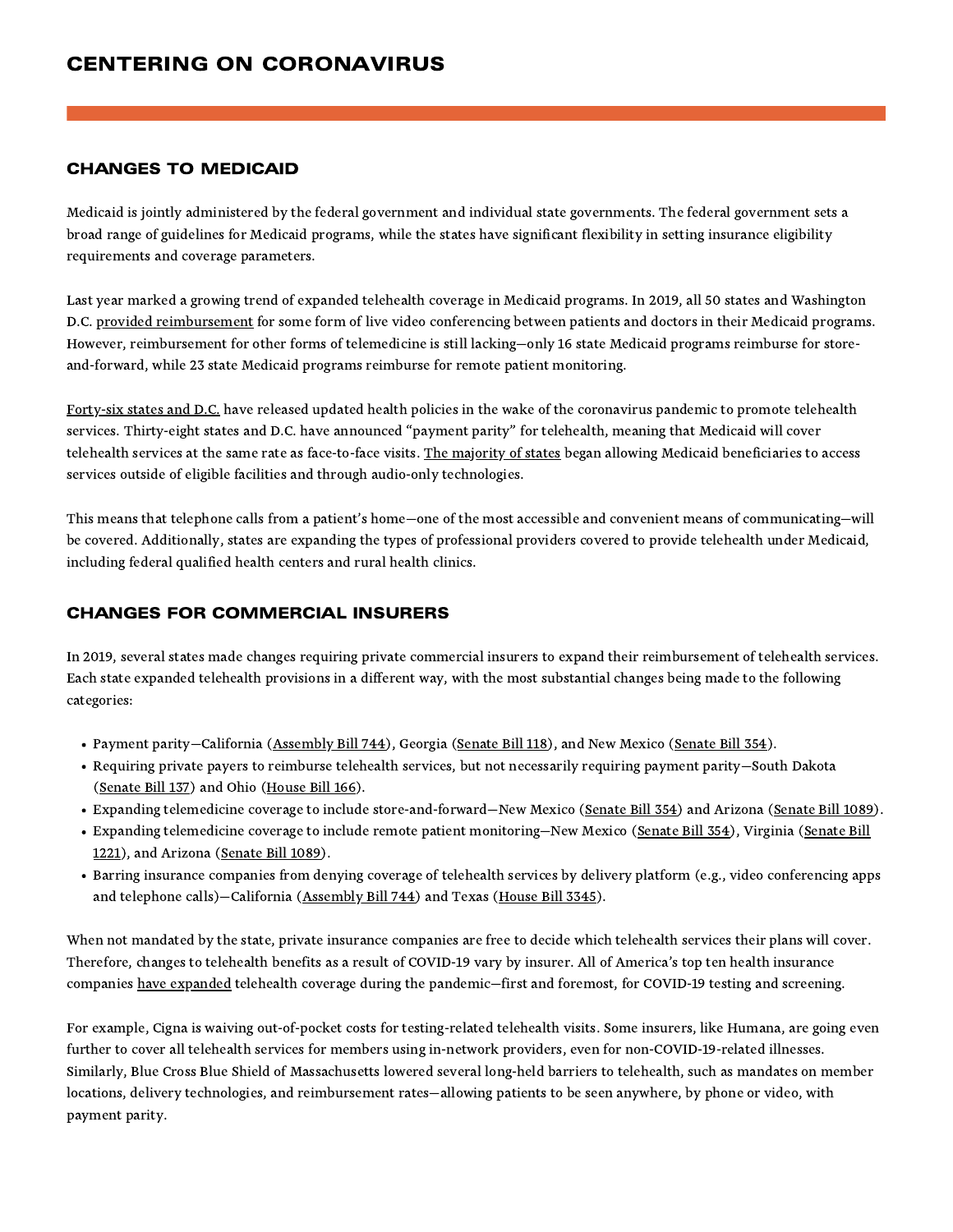### CHANGES TO HIPAA

Patients' health data is protected under the Health Insurance Portability and Accountability Act [\(HIPAA\)](https://www.dhcs.ca.gov/formsandpubs/laws/hipaa/Pages/1.00WhatisHIPAA.aspx), which requires health care providers to protect patient privacy and provide individuals control over how their health data is used. Historically, HIPAA has barred providers from using popular video conferencing apps if they did not meet specific cybersecurity benchmarks that ensure patients' confidentiality.

On March 17, 2020, the U.S. Department of Health and Human Services Office of Civil Rights [announced](https://www.hhs.gov/about/news/2020/03/17/ocr-announces-notification-of-enforcement-discretion-for-telehealth-remote-communications-during-the-covid-19.html) that it will "exercise enforcement discretion and will waive potential penalties for HIPAA violations against health care providers that serve patients in good faith through everyday communications technologies during the COVID-19 nationwide public health [emergency."](https://www.hhs.gov/hipaa/for-professionals/special-topics/emergency-preparedness/notification-enforcement-discretion-telehealth/index.html) HHS has stated that telehealth providers during this time will not be in violation of HIPAA for using apps such as Apple FaceTime, Facebook Messenger video chat, Google Hangouts video, Zoom, or Skype. This move has prompted a host of concerns over health data privacy and security, with critics worried that third-party technology companies could be targeted by profiteering schemes.

- The [Interstate](https://imlcc.org/) Medical Licensure Compact, which allows doctors to practice medicine in multiple states by completing just one application, and approves separate licenses from each state in which they intend to practice. This Compact has been approved in 29 states, D.C., and Guam, though some areas have yet to fully implement the program and issue licenses.
- The Nurses [Licensure](https://www.ncsbn.org/nurse-licensure-compact.htm) Compact, which allows nurses with interstate licenses to practice in any of the 32 member states, with two additional states set to implement the program in the near future.
- The Physical Therapy [Compact](http://ptcompact.org/), which allows physical therapy providers to practice in any of the 28 member states.
- The Psychology [Interjurisdictional](https://www.asppb.net/mpage/legislative) Compact, which allows psychologists to apply for certificates, either for telepsychology or in-person care, for its 12 member states.

Since the COVID-19 national emergency declaration, all 50 states and Washington, D.C. have begun to [relax](https://www.fsmb.org/siteassets/advocacy/pdf/state-emergency-declarations-licensures-requirementscovid-19.pdf) their telehealth licensing requirements. On March 15, 2020, the Department of Health & Human Services <u>[issued](https://www.natlawreview.com/article/hhs-issues-section-1135-waiver-and-cms-issues-blanket-waivers-health-care-laws)</u> "Section 1135 waivers", which implements sweeping reforms to the 2001 Social Security Act-based licensing laws. These waivers nullify requirements that health care professionals hold licenses in the state in which they provide services, now allowing doctors to practice anywhere in the United States if CMS approves their waiver. These regulations only apply to Medicare, Medicaid, and CHIP reimbursement. If a doctor wishes to see a privately-insured patient, state laws will govern whether he or she is permitted to practice without a statespecific license—a step that many states have already taken.

### CHANGES TO LICENSING REQUIREMENTS

For example, in Alabama, the state [established](https://www.albme.org/c19TEML.html) temporary emergency licensure processes to authorize physicians to provide health care to Alabamians diagnosed with COVID-19. Doctors who are licensed to practice in any U.S. state or Washington, D.C. are eligible for an emergency license in Alabama. Additionally, any Alabama doctor whose medical license recently expired will be able to reinstate it within 48 hours of applying, so long as their previous license was not subjected to discipline.

Most policies regarding medical licenses are defined by individual states, typically requiring doctors to be licensed in the state where they practice. As of late 2019, 12 states [require](https://www.fsmb.org/siteassets/advocacy/key-issues/telemedicine_policies_by_state.pdf) a specially issued license for providers to practice telemedicine, on top of a general medical license. In recent years, some states have pushed to allow doctors from bordering states to practice temporarily without additional licenses. However, these doctors are barred from opening an office outside their licensure. Many providers are deterred from applying for licenses in multiple states, as the process can be tedious and costly.

In 2019, the number of states participating in interstate licensing agreements continued to grow. There are four primary interstate

licensure compacts that allow out-of-state licensed providers to practice in other participating states: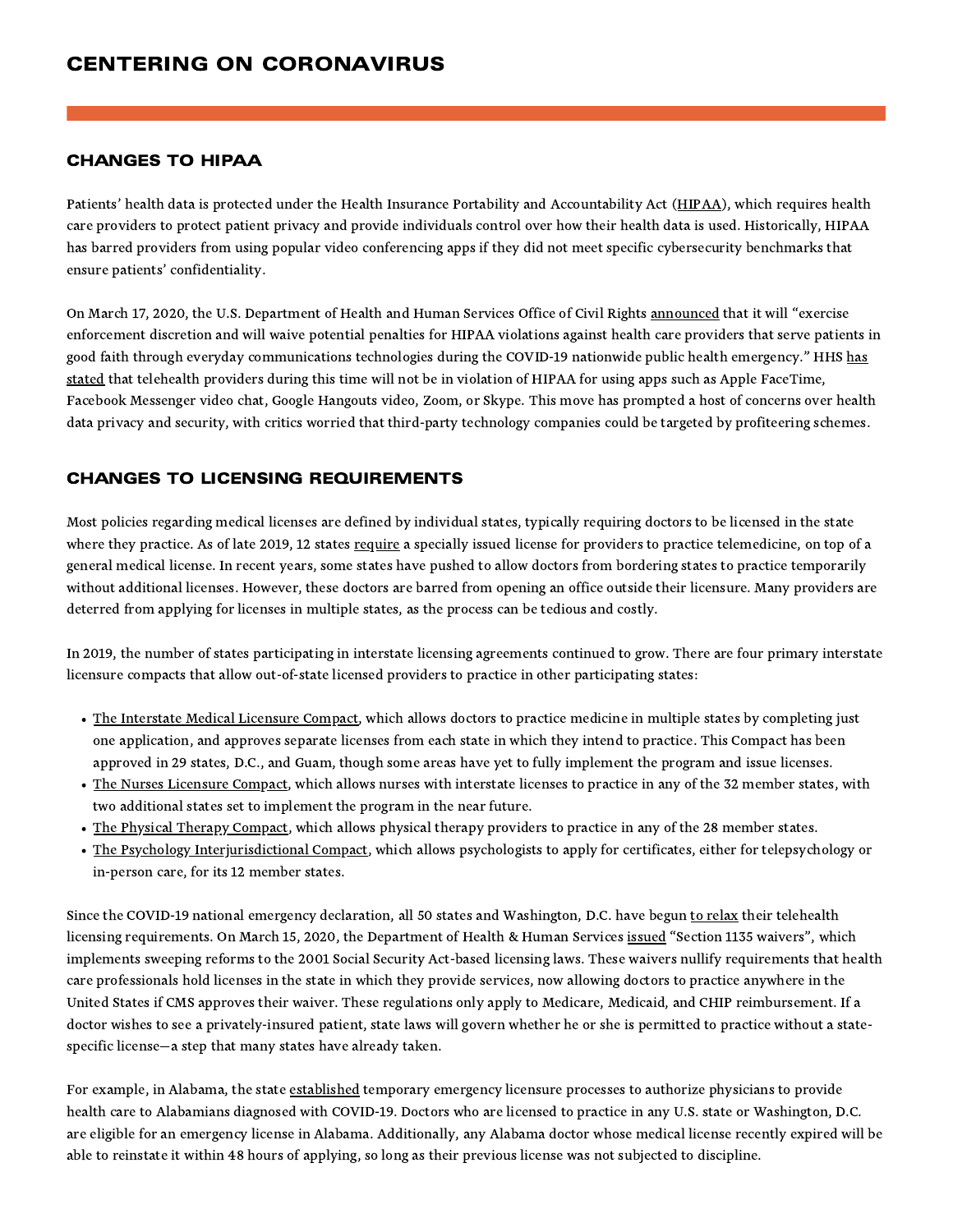### ADDITIONAL CARES ACT FUNDING

The \$2.2 trillion Coronavirus Aid, Relief, and Economic Security Act (CARES Act), passed on March 27, 2020, [included](https://docs.fcc.gov/public/attachments/DOC-363498A1.pdf) \$200 million for the Federal Communications Commission (FCC) to widen telehealth services across the country. The funding is dedicated to rolling out the "COVID-19 Telehealth Program" , which focuses on providing telecommunications equipment, broadband connectivity, and medical devices to promote remote patient monitoring and virtual appointments. The FCC's Universal Service Fund, which was established in 1997 to provide high-speed broadband access to underserved areas, will also begin to fund internet access for health care providers through the [Connected](https://docs.fcc.gov/public/attachments/DOC-358399A1.pdf) Care Pilot program. (To learn more about COVID-19 and the digital divide, see our [issue](https://newcenter.org/policy_paper/centering-on-coronavirus-the-digital-divide/) brief.)

# New Center Solutions: Opportunities for Telehealth Expansion

In a recent statement, CMS Administrator Seema Verma affirmed that "the genie's out of the bottle" in regard to the future of telehealth. Although most COVID-19-related telehealth regulations are expected to expire when the public health emergency declaration ends, policymakers are already thinking about maintaining and adopting permanent measures to further accelerate telehealth. Here are a few solutions that could make a significant difference.

It should be easier for patients to access telehealth over the phone and other technologies. In line with the expansions made by CMS during the pandemic, Medicare should cover both "audio and video capabilities that are used for two-way, real-time interactive communication." Relaxed technological restrictions are particularly helpful for Medicare beneficiaries-half of U.S. households headed by a person age 65+ do not own a smartphone, and more than one-third don't have an internet subscription. However, 91% of [people](https://www.pewresearch.org/internet/fact-sheet/mobile/#:~:text=The%20vast%20majority%20of%20Americans,smartphone%20ownership%20conducted%20in%202011.) 65+ own a cell phone-meaning that audio-only telehealth can reach significantly more older adults.

### MODERNIZE MEDICARE & STATE MEDICAID PROGRAMS

CMS should continue telehealth coverage with payment parity. CMS has begun to cover 85 telehealth services—a critical measure that could service Americans long after the emergency declaration has ended. CMS should keep covering these services and look to expand to coverage of other telehealth services in the future, while ensuring equal payment for virtual services and in-person visits.

Studies have demonstrated that remote patient [monitoring](https://www.healthaffairs.org/doi/full/10.1377/hlthaff.2011.0216) for high-cost Medicare beneficiaries with chronic diseases (e.g., those with congestive heart failure, diabetes, and COPD) can yield improved patient outcomes and cost reductions up to 13.3%, while [store-and-forward](https://www.jaad.org/article/S0190-9622(19)32548-4/fulltext) can reduce unnecessary referrals and patient copays.

Patients should be at liberty to receive telehealth services in their own homes, which for many people is the most convenient and immediate form of care. Congress should permanently repeal the "originating site" requirement for Medicare reimbursement included in the Social Security Act of 2001. Additionally, only 19 state Medicaid programs explicitly [recognize](https://www.cchpca.org/sites/default/files/2019-10/50%20State%20Telehalth%20Laws%20and%20Reibmursement%20Policies%20Report%20Fall%202019%20FINAL.pdf) a patient's home as a covered originating site, though it still may only be covered under exceptional circumstances. Like with Medicare, state legislatures should remove their originating site requirements.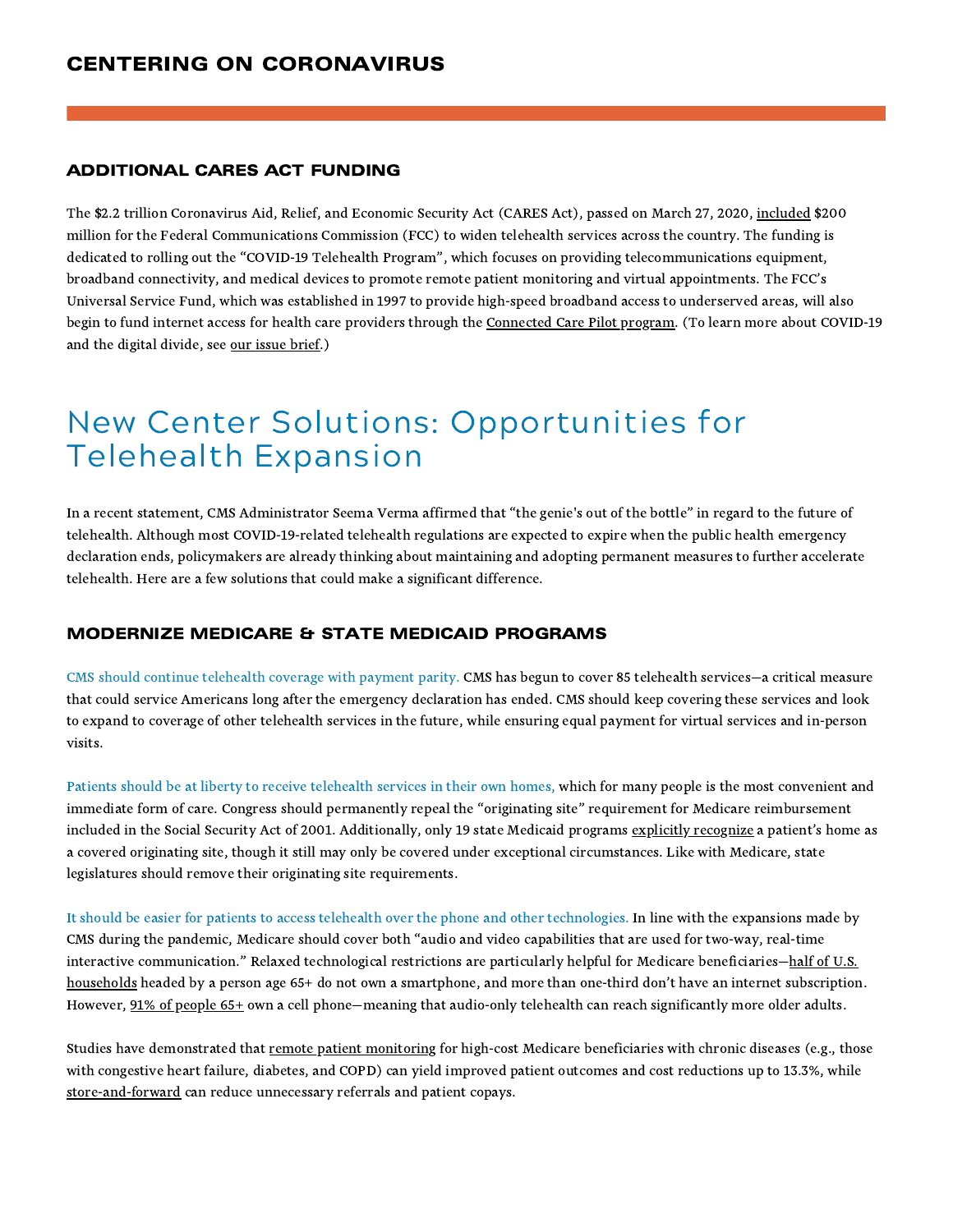### REEXAMINING PRIVATE PAYER LAWS

Federal law does not mandate private insurers to reimburse telehealth services in their plans—individual states have primarily regulated this issue. Currently, 40 [states](https://www.cchpca.org/sites/default/files/2019-10/50%20State%20Telehalth%20Laws%20and%20Reibmursement%20Policies%20Report%20Fall%202019%20FINAL.pdf) and D.C. have legislation requiring private insurance to at least partially reimburse telehealth services, though the scope of each state's laws is highly varied. For example, only a handful of states mandate private insurers to provide payment parity for telehealth. In 2014, the Center for Connected Health Policy outlined key [metrics](https://www.cchpca.org/sites/default/files/2018-09/CCHP_Milbank-Telehealth-Exec-Summary-FINAL.pdf) for determining the comprehensiveness of private payer laws, including mandates for (a) payment parity, (b) reimbursement for multiple modalities, (c) originating site flexibility, and (d) provider and specialist flexibility. States should investigate the scope of their laws to determine if certain statues inadvertently undermine telehealth rollout.

legislation, the Federation of State Medical Boards (FSMB) has drafted [model](http://www.fsmb.org/siteassets/advocacy/policies/fsmb_telemedicine_policy.pdf) policy for entering the Interstate Medical Licensure Compact, which has served as a template for nearly half of the member states.

### MORE STATES SHOULD JOIN INTERSTATE COMPACTS

One of the fastest ways to relax licensing laws is for more states to join preexisting cross-state structures, as opposed to creating an entirely new national licensing scheme administered by the federal government, which would prompt additional logistical and regulatory struggles. This move could be particularly appealing for the many states weighing entering interstate compacts in their state legislatures, such as New York, Pennsylvania, Missouri, and Louisiana. For states that have not released any licensing

While the potential for telehealth has been consistently demonstrated through studies of home [monitoring](https://effectivehealthcare.ahrq.gov/products/telehealth/technical-brief) and [communication](https://effectivehealthcare.ahrq.gov/products/telehealth/technical-brief) and counseling for patients with chronic conditions, the body of telehealth research is still relatively small. As it stands, the public health potential for telehealth is unclear when used in unique circumstances (e.g., a global pandemic), locations (e.g., intensive care units), and applications (e.g., pediatric health). The federal government and states should support future research with pre-defined measures of effectiveness based on patient outcomes and cost savings. Some areas for telehealth research, as [determined](https://effectivehealthcare.ahrq.gov/products/telehealth-expansion/white-paper) by the Agency for Healthcare Research and Quality, include:

In 2019, CMS added Medicare billing codes to the Physician Fee Schedule and Quality Payment Program for store-and-forward and remote patient monitoring services, with some notable limitations. However, though Medicare has taken this step forward, many [states](https://www.cchpca.org/sites/default/files/2020-05/CCHP_%2050_STATE_REPORT_SPRING_2020_FINAL.pdf) are lagging behind. Only 23 states cover remote patient monitoring, and only 16 states cover store-and-forward. CMS and state Medicaid programs should consult and conduct studies as to which services can reduce costs and improve patient outcomes using remote patient monitoring and store-and-forward.

### FURTHER RESEARCH FOR UNDER-EXAMINED ASPECTS OF TELEHEALTH DELIVERY

- Defining the types of consultations and conditions that best lend themselves to telehealth, particularly given the rapid pace of technological innovation that expands telehealth capabilities.
- Clinical applications being rolled out in response to the pandemic (e.g., primary care, pre-operative assessment, and post-operative care.)
- Studies focused on the implementation of new telehealth programs, focusing on adaptability to rapid changes (needed to combat a pandemic) in funding readiness, necessary technical assistance, and reimbursement structures.